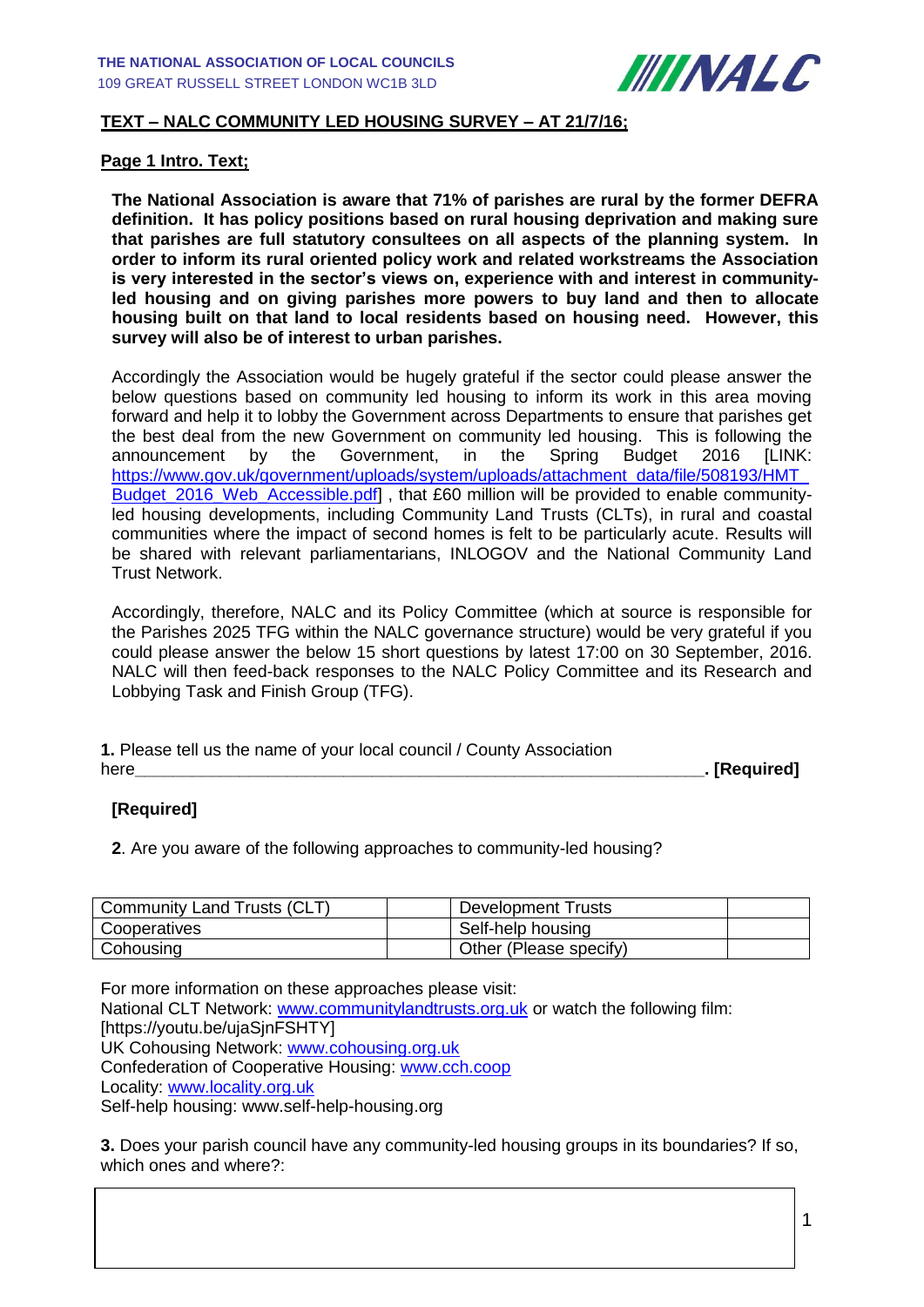

# **[Required]**

**4.** Does your parish council have a significant problem with high house prices and the lack of homes that are affordable for local people?:

**5.** Does your parish council have a significant problem with second home ownership in its area?:

# **[Required]**

**6.** Would your parish council like to initiate or see a CLT or another form of community-led housing developed in its area? Please specify:

**7.** If yes, would you be interested in being contacted by the National CLT Network or another relevant support body to help you with this?

**8**. Would your parish council like to be able to have more powers to buy land in its area?**;**

### **[Required]**

**9.** Would your parish council being able to allocate housing on a needs basis on land it owned significantly reduce second home ownership in your area?:

### **[Required]**